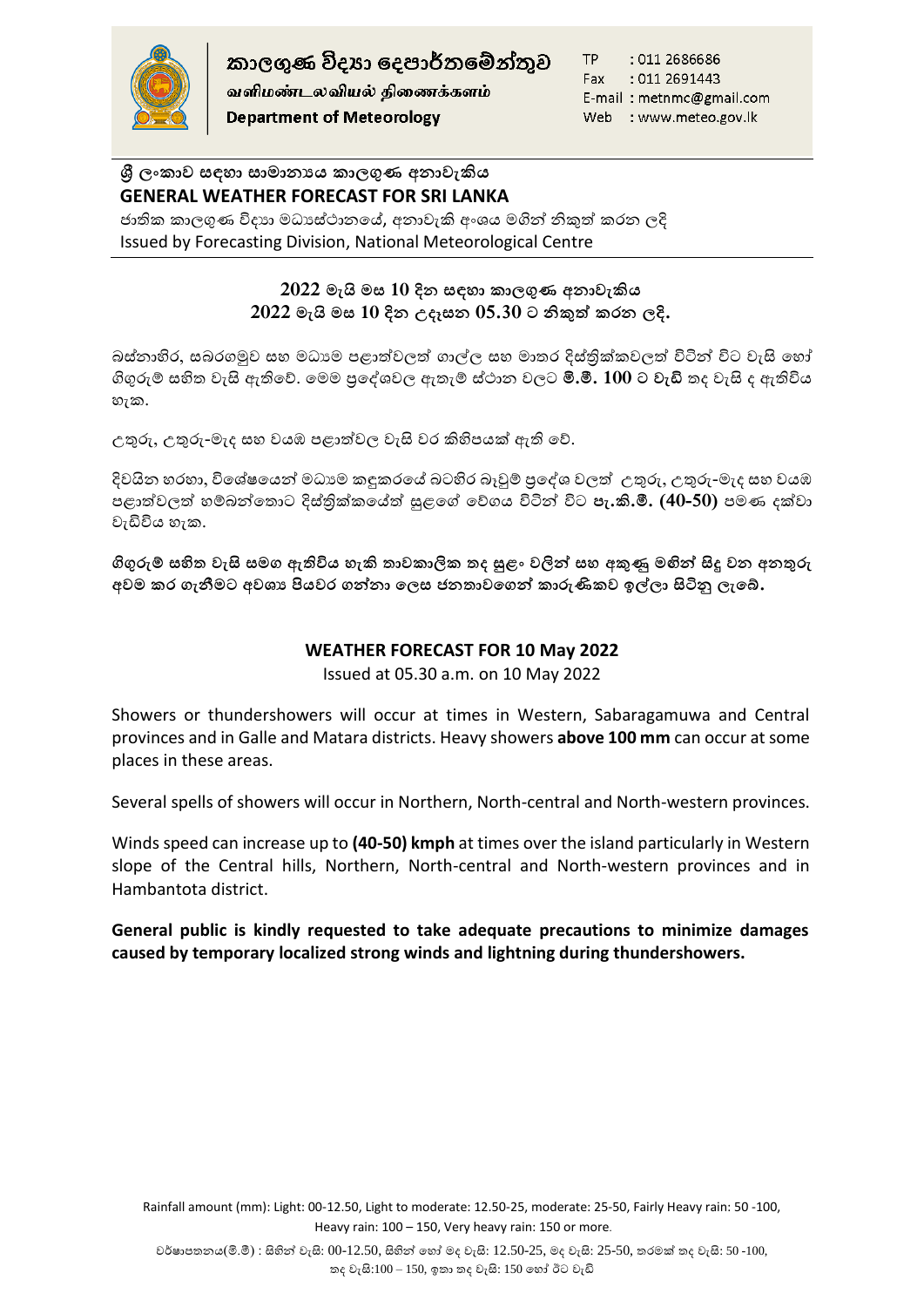

කාලගණ විදහා දෙපාර්තමේන්තුව

வளிமண்டலவியல் திணைக்களம் **Department of Meteorology** 

TP : 011 2686686 Fax : 011 2691443 E-mail: metnmc@gmail.com Web : www.meteo.gov.lk

# **දිවයින වටා මුහුෙේ කාලගුණය සහ ස්වභාවය WEATHER AND STATE OF SEA AROUND THE ISLAND**

ජාතික කාලගුණ විදාහ මධාස්ථානයේ, අනාවැකි අංශය මගින් නිකුත් කරන ලදි Issued by Forecasting Division, National Meteorological Centre

# **ලදිරි පැය 24 ට දිවයින වටා වන මුහුදු ප්රෙේශ් සඳහා කාලගුණ අනාවැකිය 2022 මැයි මස 10 දින උදෑසන 05.30 ට නිකුත් කරන ලදි.**

**බටහිර මධ්යම ෙබංගාල ෙබාක්ක ආශ්රිතව පැවති ("අසනි") ප්රබල සුළි කුණාටුව මැයි 09 වන දින 2330 පැය වනවිට උතුරු අක්්ාංශ් 14.7 (N) සහ නැෙගනහිර ෙේශ්ාංශ් 84.3 (E) ආසන්නෙේ, කන්කසන්තුරය සිට කි.මී. 670 ක් පමණ ඊසාන ෙදසින් ෙක්න්රගත ී පැවතිික. එම පේධ්තිය උතුරු ෙදසට බරව ඊසාන ෙදසට ගමන් කරමින් වයඹ දිග ෙබංගාල ෙබාක්ක මුහුදු ප්රෙේශ්යට ෙවතට ගමන් කරු ඇතැයි අෙේක්්ා ෙකෙේ.**

**කාලගුණ විදයා ෙදපාේතෙම්න්තුව මගින් ෙම් සම්බන්ධ්ව නිකුත් කරන ලදිරි නිෙදදන ියළිබඳ සිය අවධ්ානය ෙයාමු කරන ෙලස ධීවර හා නාවික ප්රනාවෙගන් ල්ලා සිිනු ලැෙ .**

### **වැසි තත්ත්වය:**

පුත්තලම සිට කොළඹ ගාල්ල හරහා මාතර දක්වා වෙරළට ඔබ්බෙන් වන මුහුදු පුදේශවල විටින් විට වැසි හ ෝ ගිගුරුම් සහිත වැසි ඇතිහේ.

#### **සුළඟ:**

දිවයින වටා වන මුහුදු පුදේශවල සුළං බස්නාහිර හෝ නිරිත දෙසින් හමා එයි. සුළගේ වේගය පැ.කි.මී. (30-40) පමණ වේ. කන්කසන්තුරය සිට මන්නාරම, පුත්තලම**,** කොළඹ, මාතර සහ හම්බන්තොට හරහා හපාතුවිල් දක්වා හවරළට ඔබ්හබන් වන මුහුදු ප්රහශවවල සුළහේ හේගය විටින් විට **පැ.කි.මී.**(**50-60)** පමණ දක්වා වැඩි හේ.

#### **මුහුෙේ ස්වභාවය:**

කන්කසන්තුරය සිට මන්නාරම, පුත්තලම, කොළඹ, මාතර සහ හම්බන්තොට හරහා පොතුවිල් දක්වා හවරළට ඔබ්හබන් වන මුහුදු ප්රහශව විටින් විට රළුහේ**.** හසසු මුහුදු ප්රහශව තරමක් රළු විය ැල.

**ගිගුරුම් සහිත වැසි ඇති වන විට එම මුහුදු ප්රෙේශ්වල තාවකාලිකව තද සුළං ඇති විය හැකි අතර එවිට එම මුහුදු ප්රෙේශ් තාවකාලිකව ලතා රු විය හැක.**